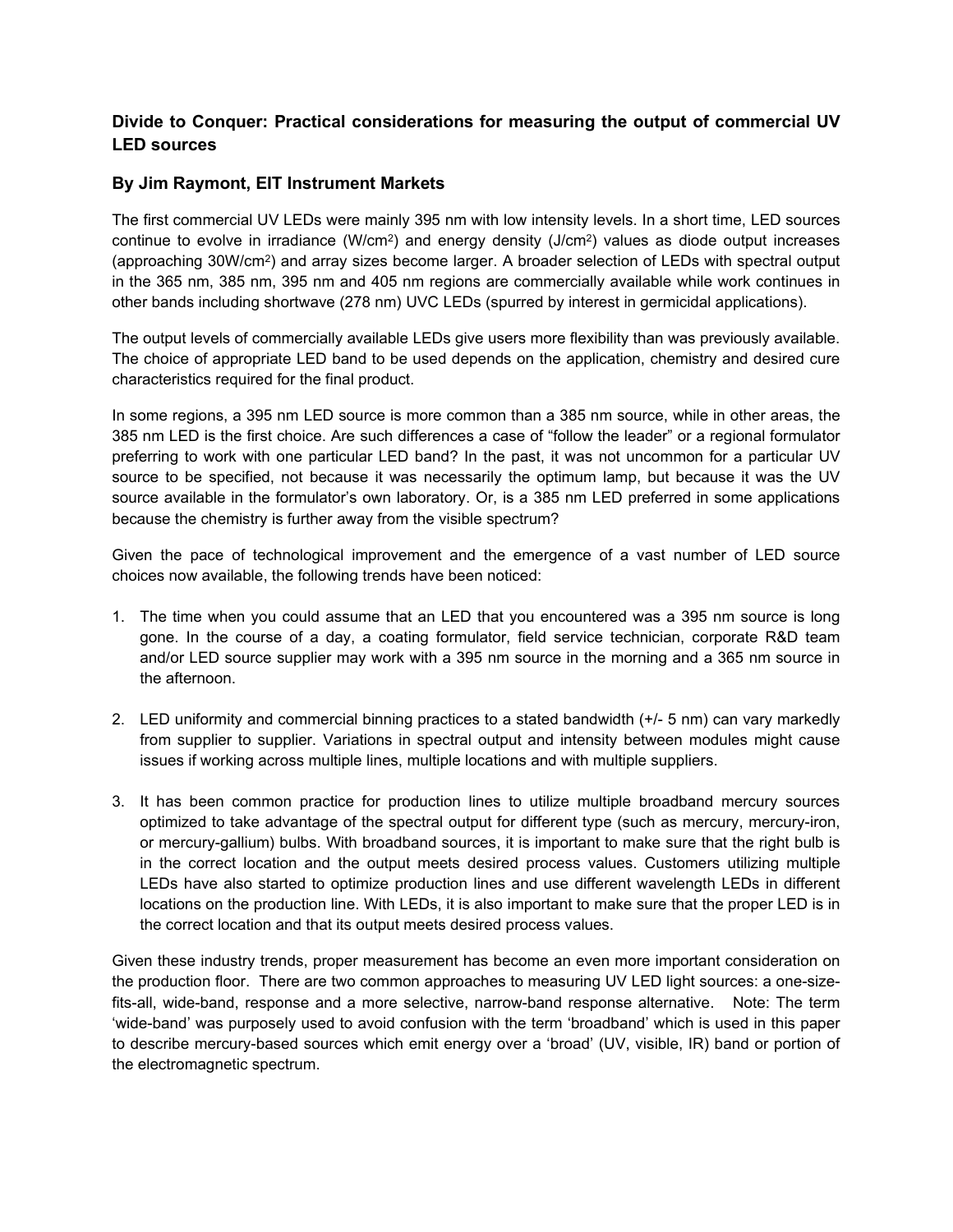#### **Wide Band Response**

The wide band response features an instrument response that may be 100-200 nm wide, with the instrument manufacturer determining the actual width and response shape of the band. The attraction of the wide band response approach is that it allows the user to have one instrument. Instruments with wide band responses have been used for many years with mercury-based sources.

#### **Narrow Band Response**

The narrow band response features an instrument response approximately 50-60 nm wide, with the instrument manufacturer determining the actual width and response shape of the band. Consequently, if you cure using UV LEDs that have different spectral outputs, a narrow band approach requires that the user to either have an instrument for each LED band or have a multiband LED instrument.

Multiband instruments have been available for broad band mercury sources for almost 30 years. They allow the user to track both irradiance and energy density values in multiple bands (historically designated as UVA, UVB, UVC, UVV) with one reading. By tracking the broadband values and their ratio to each other; bulb types (mercury, mercury-iron, mercury-gallium), aging in bulbs and the reflector cleanliness (UVA:UVC ratio) can be identified. Monitoring the ratios of output across the various bands can be useful with predictive maintenance.

## **Figure 1: Display screens from broadband (left) and LED (right) multichannel radiometers**

| <b>J/CM2</b> | <b>MICMS</b> |
|--------------|--------------|
| 857          | 3,995        |
| .53,         |              |
|              |              |
| 1.346        | 2.441        |
|              |              |

| mJ/CM2     | mW/CM2   |
|------------|----------|
| 895.611    | 2714.927 |
| 668,434    | 2025.581 |
| 581.015    | 1770,419 |
| $-137,809$ | 423,565  |

### **Comparison of Wide Band and Narrow Band Response Instruments for LEDs**

Most commercial LEDs are specified according to a Center Wave Length (CWL) with a typical tolerance of +/- 5 nm. The CWL represents the expected center point of the peak power. It is important to verify this specification with your source supplier. For a 395 nm LED, the CWL is expected to fall between 390-400 nm. At the 50% power level, the spectral output may spread to out to a total distribution of 15-20 nm and at lower levels, to 40 or more nanometers as shown in Figure 2 below.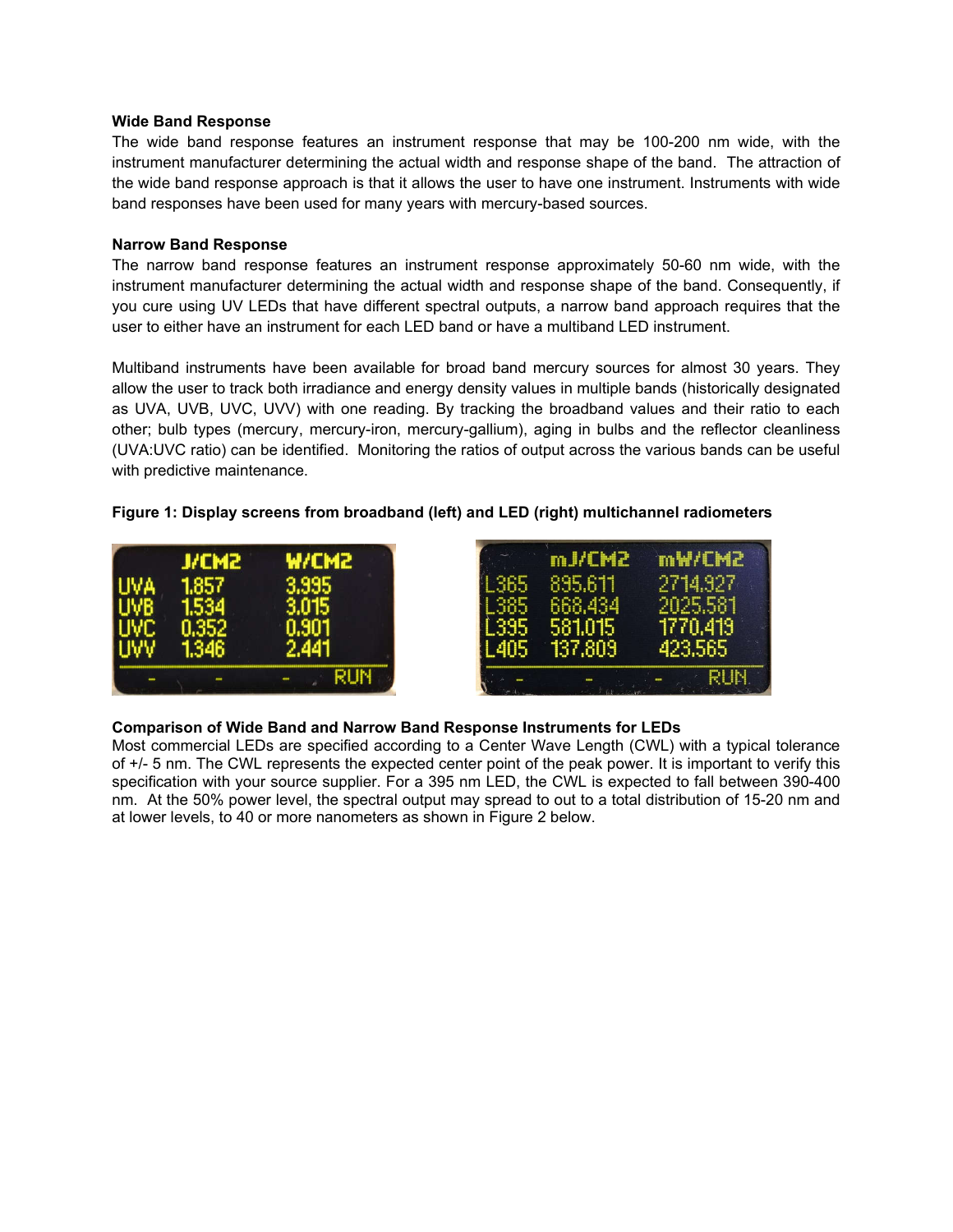

**Figure 2: Typical 395 nm UV LED Energy Distribution (Courtesy EIT LLC)** 

Therefore, to obtain accurate irradiance readings, it is important to use a radiometer with a response as flat as possible over the 10 nm CWL range of interest. It is important to recognize that it is easier and more reliable to achieve a flat response over the width of a narrow band than it is to achieve a flat response over a wide band.





This is easier to understand when you consider the many components that constitute the stated instrument response. Traditionally the response of just the optical filter has been used to describe the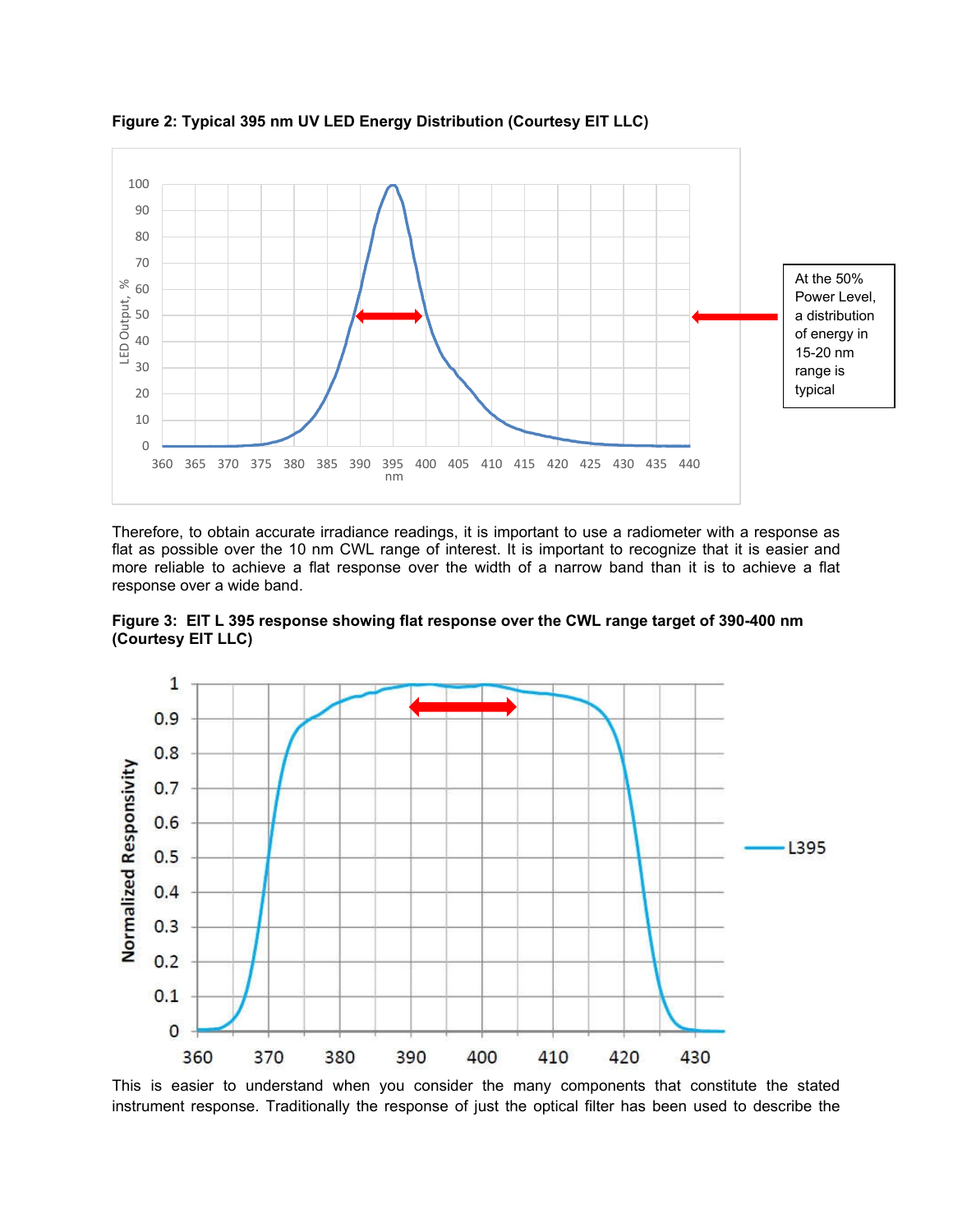overall instrument response. However, a more realistic approach to instrument response, pioneered by EIT in LED instruments is to specify an instrument's response based on all optical components in the instrument and not just the optical filter. Figure 4 is a representative diagram of the optics in a typical instrument.



# **Figure 4: Representative diagram of the optical components in a radiometer. (Courtesy EIT LLC)**

Each component in the path of the UV shown in Figure 4 has its own optical response. Thus, to produce an instrument with a flat total, or overall combined response, engineers face the challenge of considering how all the components behave when integrated together. It was challenging to generate a flat overall response of all optical components with a narrow response, and not practical to generate a flat response utilizing all optical components over a very wide band.

The result is that EIT's patented *Total Measured Optic Response* is a device with excellent run to-run repeatability on single sources, multiple sources and with different instruments.

Instruments perform best in a production environment when the calibration is performed using a similar or the same type source that the instrument will measure in production.

A wide band source will use an UV source and a point somewhere along the instrument response curve to generate values in the instrument. Similarly, for a wide band instrument, if a 395 nm LED source is used, the instrument will match best when it measures a 395 nm source.

A narrow band instrument will use a calibration source that closely matches the instrument response. A 395 nm LED is used to calibrate the L395 band and 365 nm LED source is used to calibrate the L365 band. This leads to better instrument performance in a production environment.

With a wide band instrument, there is one irradiance value and one energy density value. This makes it easy to use and understand but it does not identify the LED type. However, if multiple LEDs are present, the reading will be a combination of all sources the instrument has been exposed to.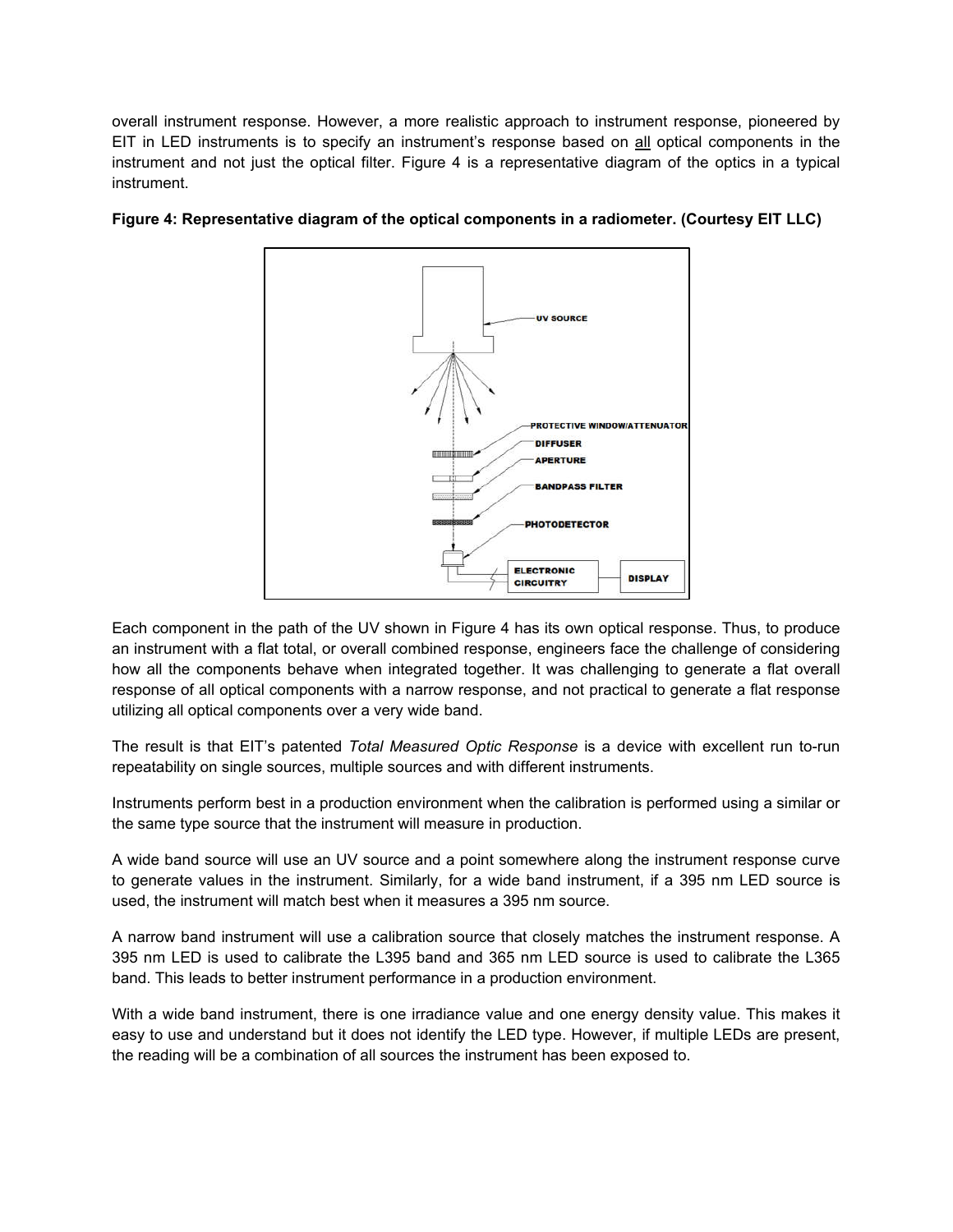## **Figure 5: Irradiance and Energy Density values-single band instrument, single LED**



A narrow band instrument with one band will also show one set of irradiance and energy density values. (Figure 5).

Figure 5 shows that the instrument passed under one LED Source.

#### **Figure 6: Irradiance and Energy Density values-single band instrument, dual LED**



In the case of multiple sources (Figure 6) the Irradiance value will be the peak of the highest LED source while the Energy Density value will be the sum of the two LEDs.

Note: A Profiler-enabled unit will allow you to download the irradiance Profile and separate out the values from each LED.

A narrow band instrument with multiple LED bands has multiple optics stacks in order to measure the UV in the multiple bands. The EIT approach is to center each L-Band response over the Center Wave Length (CWL) of common LED Sources (so that a popular configuration would include L365, L385 L395 and L405).

#### **Figure 7: Image of multiband LEDCure® Four Band Profiler (Courtesy EIT LLC)**

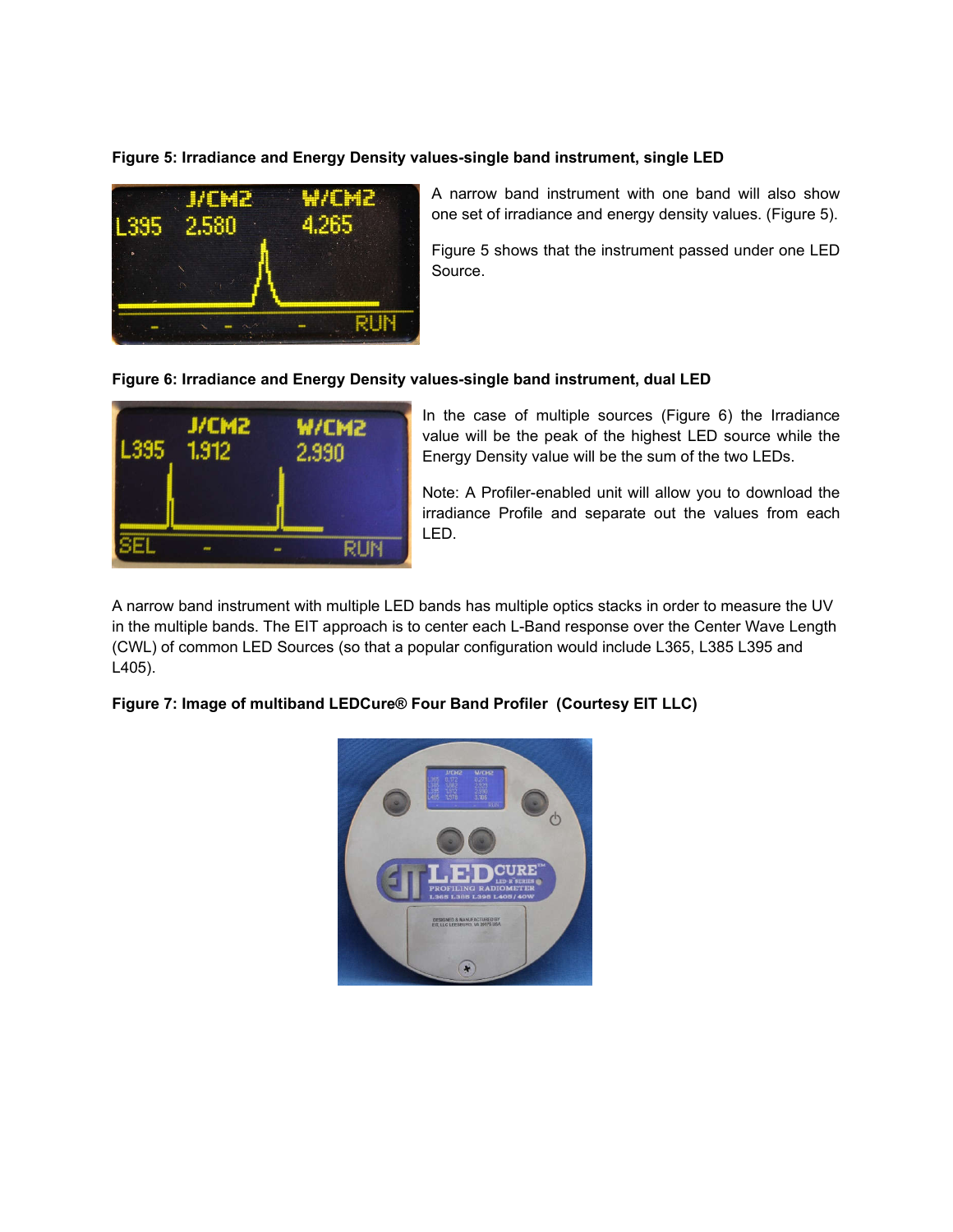The *Total Measured Optic Response* of each EIT L-Band is shown in Table One below

### **Table One: EIT L-Band Responses**

| <b>L-Band</b> | <b>Optics</b> |
|---------------|---------------|
| L365          | 340-392 nm    |
| L385          | 360-412 nm    |
| L395          | 370-422 nm    |
| L405          | 380-432 nm    |

### **Figure 8: Display of Multi-band LEDCure instrument**



There is overlap in the EIT L-Bands. Because of this, energy from a 365 nm LED will also show up in other bands.

The values collected on the display in Figure 8 were from a 365 nm LED. The irradiance values are highest in the L365 band and the L365 values should be the ones recorded for the source.

Because of the band overlap, you cannot add the

values together from each of the four bands to come up with a total UV value. If the source type is known you should use that value.

LED sources and the quality of their 'chip' binning vary from manufacturer to manufacturer. A 395 nm LED with +/- 5 nm binning should have its peak output between 390-400 nm. We would expect the peak irradiance value to be on the L395 section of the display. If the LED has been assembled using 400+ nm chips, the L405 value may be higher.

Compared to a spectral radiometer, the multiband LEDCure offers an easy way to gauge the uniformity of the CWL on LED sources based on the binning.

This may be important if there are multiple LEDs used in a process, either across a wide production line or in a sequential manner.

A multiband LED radiometer is not for everyone but will be beneficial for coating formulators, field service technicians, corporate R&D teams and LED source suppliers who routinely deal with multiple LEDs in the course of a day.

Another important function of the LEDCure is the Profiling function. The irradiance profile (Watts/cm<sup>2</sup> as function of time) can be transferred to a computer for further analysis.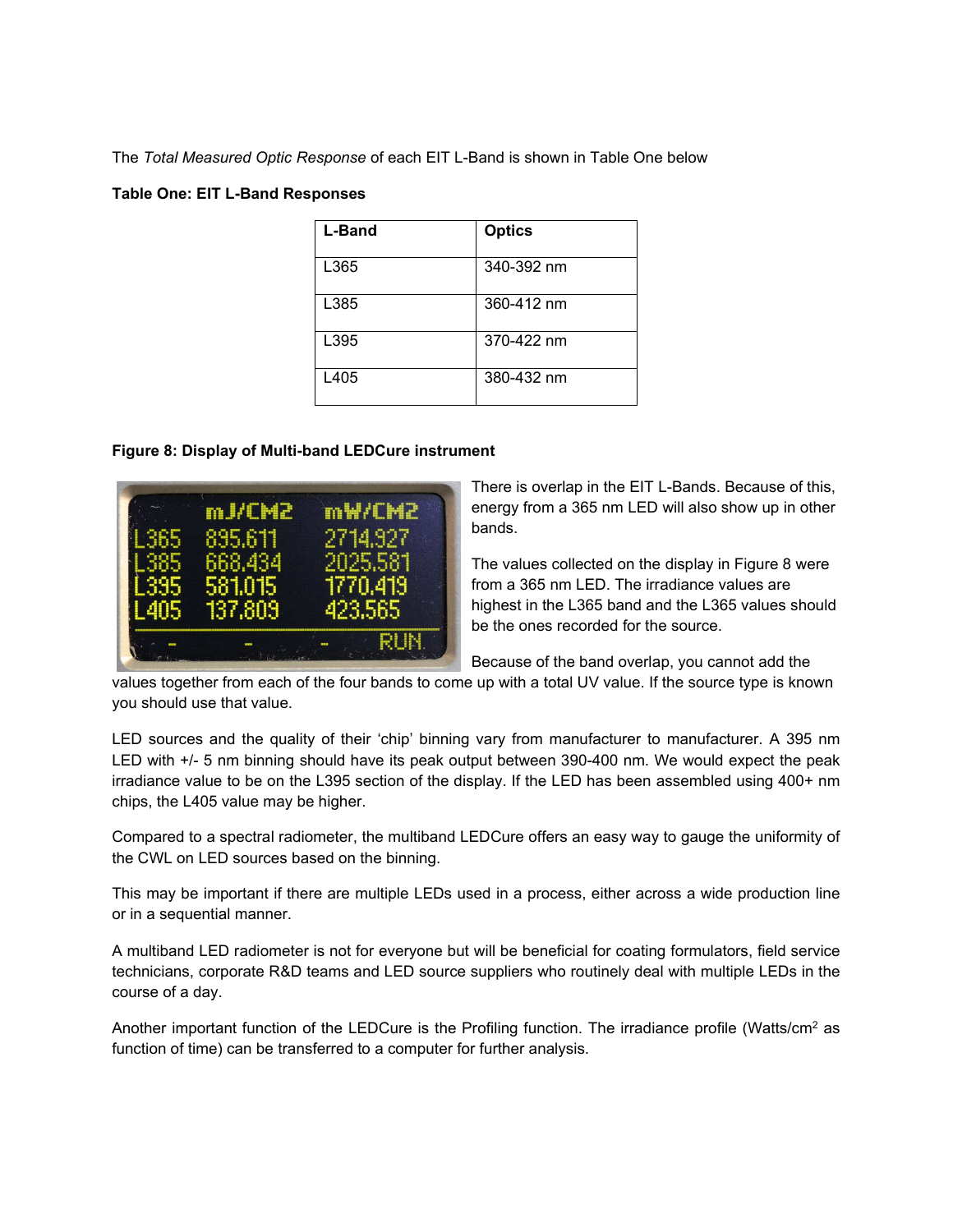The Profiler will allow you to break down individual passes under an LED to get the irradiance and energy density values from that LED. This can be as simple as isolating two passes on a conveyor (Figure 9) or 30 passes from a digital printer (Figure 10)





**Figure 10: 30 passes collected with LEDMAP under a high-speed digital printer** 

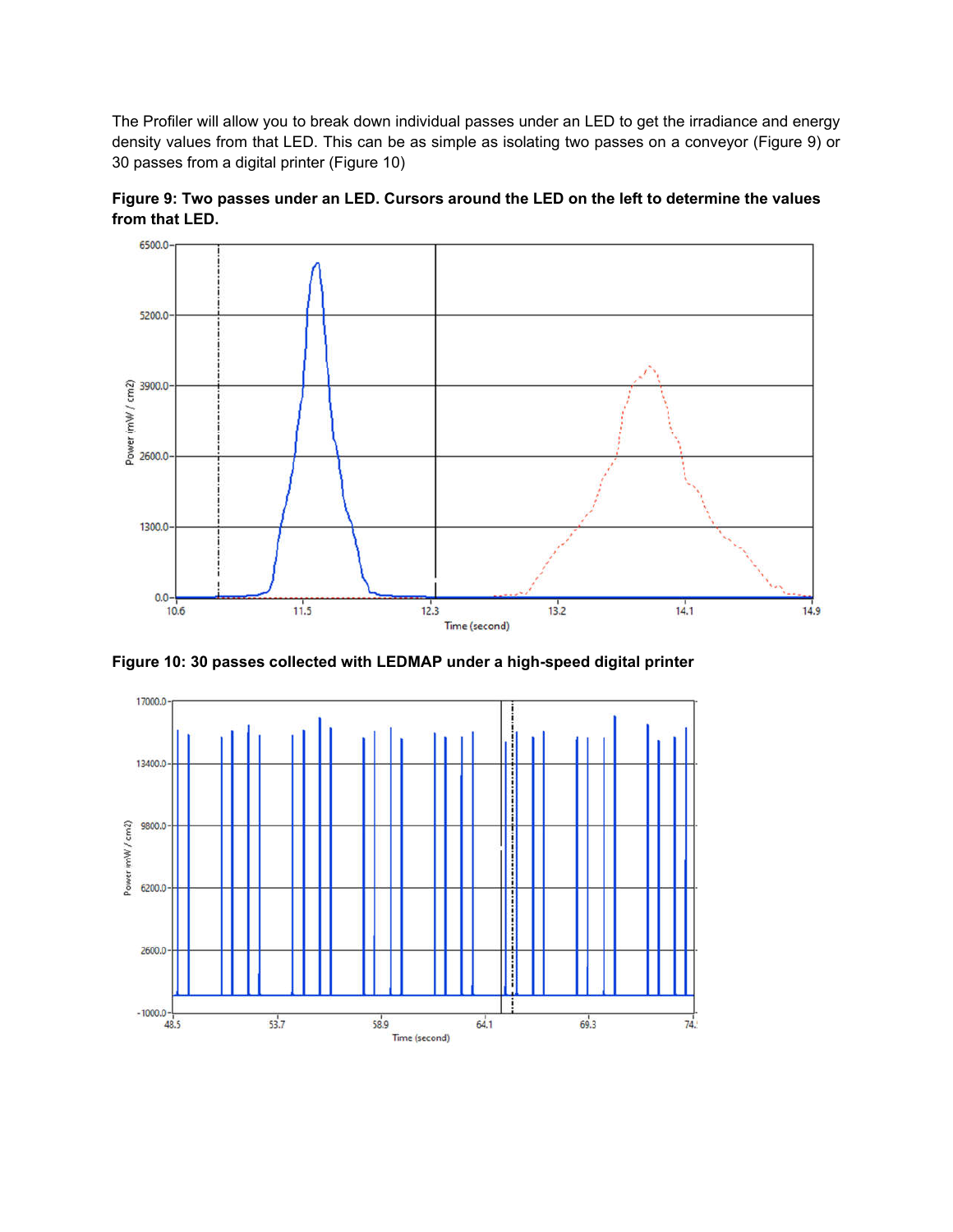Production lines with LEDs are starting to use LEDs with multiple wavelengths.

Figure 11 shows the layout of a wood production line using seven LED sources and five mercury sources. The LED sources are a combination of 365 nm, 395 nm and 405 nm sources. Overall the line represents a significant reduction in the total number of UV sources needed.

### **Figure 11: Layout of wood curing line using multiple LEDs and mercury bulbs developed by Efsen UV & EB Technology. Image courtesy of Efsen UV & EB Technology**



Figure 12 shows the corresponding irradiance profile from this production line that was collected with the LEDCure Four Band Profiler. On the screen, the peaks of the different LED units are shown in different colors. One instrument run down the line identifies the different LED types. The Profiler function and use of cursors allows you to isolate each lamp and compare it to the values established when the process window was established. The mercury sources also show up at the end of the run.